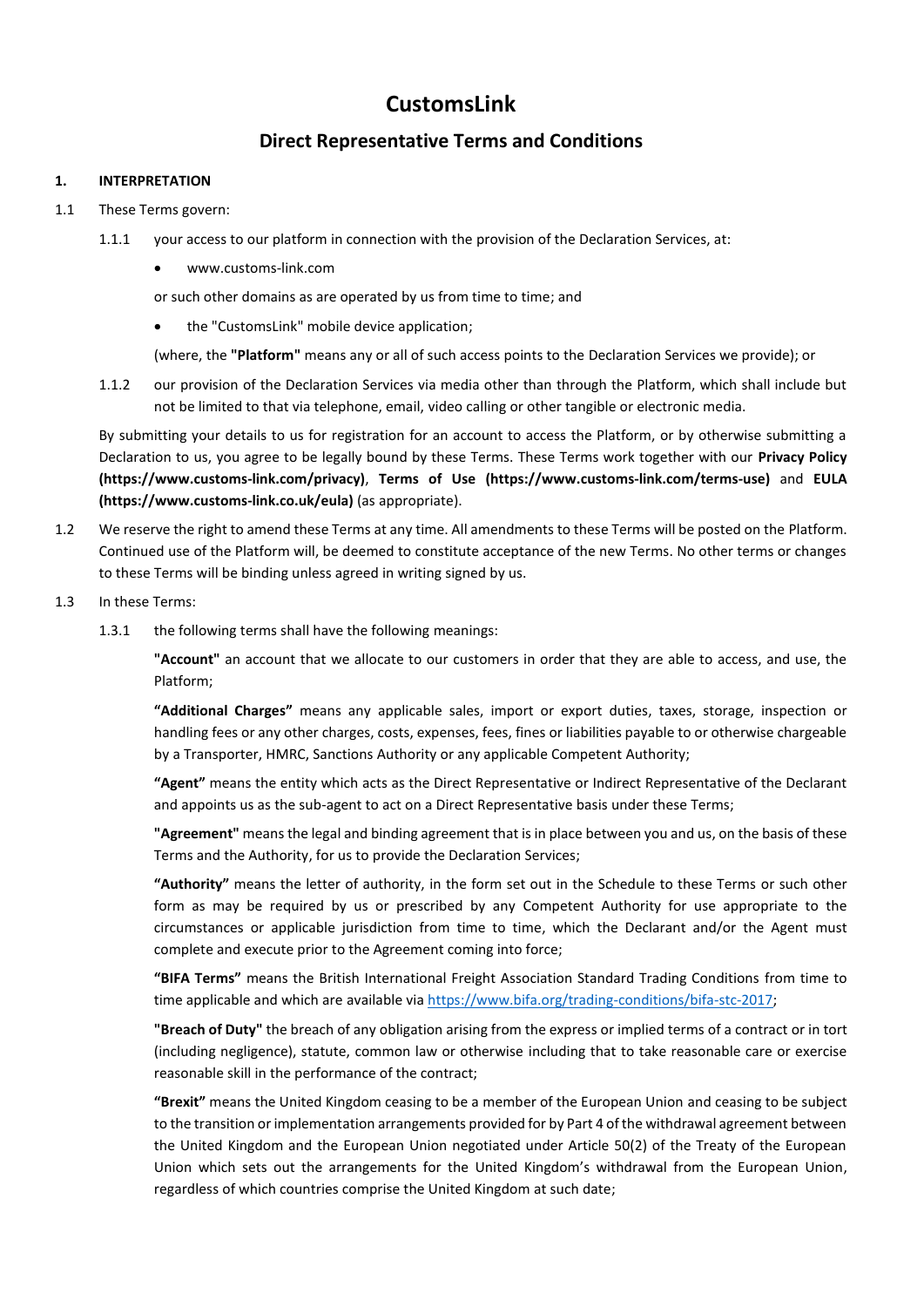**"Brexit Event"** means any of the following events whenever occurring if caused (directly or indirectly) by Brexit or any discussions, proposals, negotiations or any other steps taken by the UK government or a body in any other jurisdiction in anticipation of or related to preparation for Brexit:

- a) a change in the Law or a new requirement to comply with any existing Law or existing Law ceasing to apply to a party. For these purposes, **"Law"** means any legal provision a party must comply with including any law, stature, subordinate legislation within the meaning of section 21(1) of the Interpretation Act 1978, enforceable EU right within the meaning of section 2 of the European Communities Act 1972, byelaw, regulation, order, mandatory guidance or code of practice, judgment of a court of law, or requirement of any regulatory body, whether in the UK or elsewhere;
- b) in any jurisdiction, the imposition of, or a change to, a duty, tax or levy imposed on imports or exports;
- c) in any jurisdiction, the loss of, a change to or the imposition of a new requirement for any licence or consent required by a party; or
- d) an adverse impact on our ability to perform or the costs of performing any of our obligations under this Contract in accordance with the Terms and the law;

**"Business Day"** any day other than a Saturday, Sunday or any day when the clearing banks in the City of London are not physically open for business;

**"Charges"** means the charges payable by you to us in connection with the provision of the Declaration Services;

**"Charges Period"** has the meaning given in clause 8.2.1;

**"Competent Authority"** means any applicable customs, excise, border, legal, law enforcement, taxation or revenue authority, administration, association, organisation or body with applicable jurisdiction and authority over and/or with the ability to apply the applicable legislation to the activity in question;

**"Cybersecurity Attack"** means any actual or threatened cybersecurity attack including but not limited to any attack launched via Malware (including but not limited to spyware, trojans, virus, worms and ransomware); Phishing; Denial-of service attacks; Man-in-the-middle attacks; SQL Injections; Zero-day Exploit; Password attacks; Cross-site Scripting; Rootkits; or IoT attacks conducted by you or any third party in an attempt to disable the Platform, any of our software and/or hardware, take, steal, store or manipulate data, or to use a breached data system for use of the same;

**"Declarant"** means the person making a Declaration in his or her own name or the person in whose name such a Declaration is made;

**"Declaration"** the submission(s) to us of information by you in your capacity as the Declarant (or a User as the Declarant's authorised representative) or the Agent (doing the same in the name of the Declarant) in accordance with clause 1.1 so as to enable us to provide the Declaration Services, subject to this Agreement;

**"Declaration Services"** the service provided by us to you under which we shall act as the Direct Representative of the Declarant or the sub-agent of the Agent on a Direct Representative when dealing with HMRC or any other applicable Competent Authority, which may include but not be limited to submitting Export Declarations, Exit Summary Declarations or Entry Summary Declaration;

**"Defect"** an error in the Platform, Your Account or the Declaration Services (or any element thereof) that causes it to fail to operate properly;

**"Direct Representative"** means the role of acting in the name of and on behalf of the Declarant with HMRC or any other applicable Competent Authority;

**"EORI"** Economic Operator Registration and Identification;

**"HMRC"** means Her Majesty's Revenue and Customs;

**"Indirect Representative"** means the role of acting in one's own name but on behalf of the Declarant with HMRC or any other applicable Competent Authority;

**"Intellectual Property Rights"** copyright and related rights, trade marks and service marks, trade names and domain names, rights under licences, rights in get-up, rights to goodwill or to sue for passing off or unfair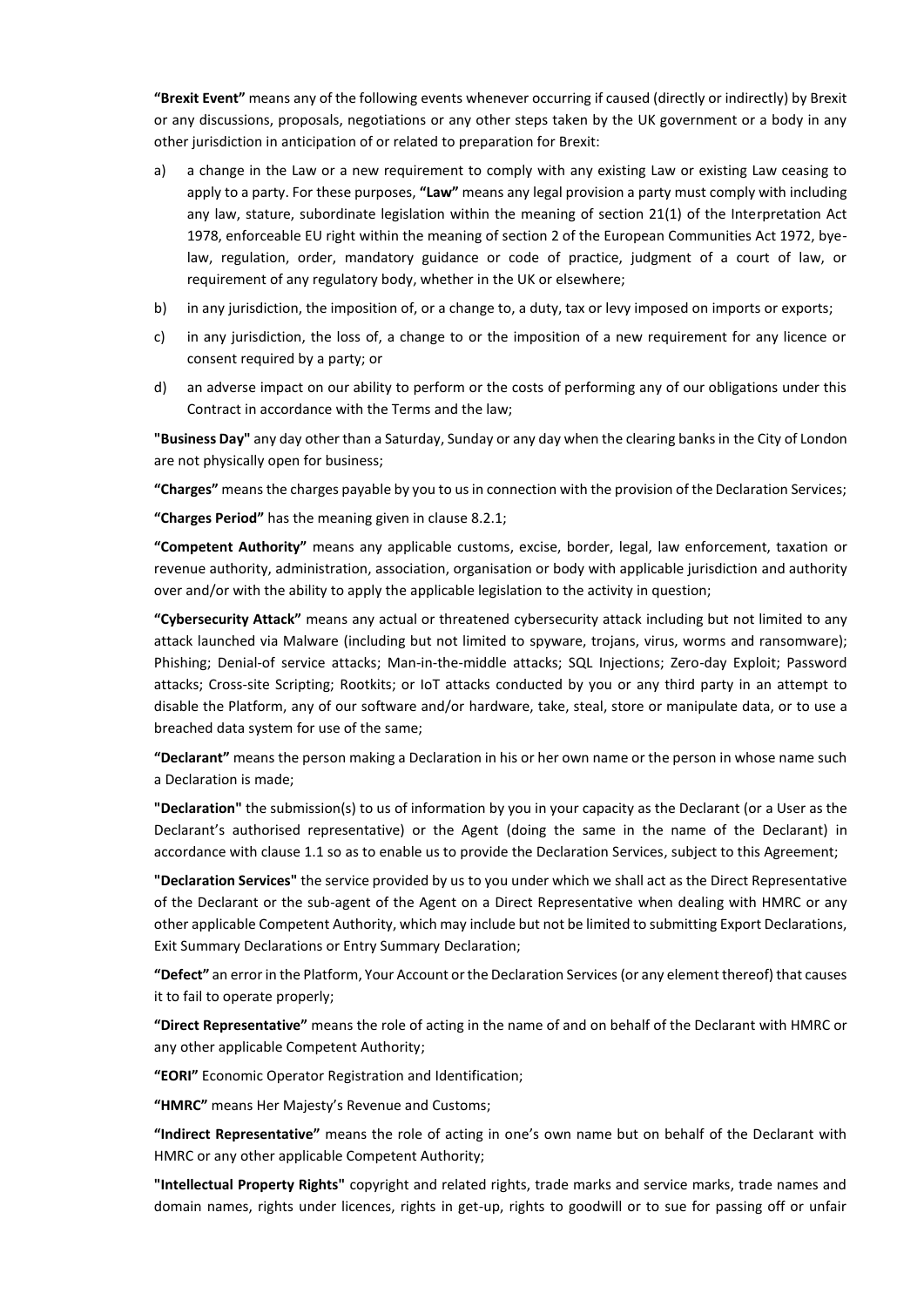competition, patents, rights to inventions, rights in designs, rights in computer software, database rights, rights in confidential information (including know-how and trade secrets) and any other intellectual property rights, in each case whether registered or unregistered and including all applications (or rights to apply) for, and renewals or extensions of, such rights and all similar or equivalent rights or forms of protection which subsist or will subsist now or in the future in any part of the world;

**"Liability"** liability in or for breach of contract, Breach of Duty, torts (including negligence and intentional torts), deliberate breach (including deliberate personal repudiatory breach), misrepresentation, restitution or any other cause of action whatsoever relating to or arising under or in connection with this Agreement, including liability expressly provided for under this Agreement or arising by reason of the invalidity or unenforceability of any term of this Agreement (and, for the purposes of this definition, all references to **"this Agreement**" shall be deemed to include any collateral contract) and which shall include any Loss.

**"Loss"** any actions, awards, charges, claims, compensation, costs, damages, demands, expenses, fees, fines, liabilities, losses, penalties, proceedings and settlements, and Losses shall be construed accordingly;

**"Material"** material that you upload (or permit to be uploaded) onto our servers or which is otherwise provided to us as part of the Declaration from time to time so as to enable us to provide of the Declaration Services;

**"MRN"** Movement Reference Number;

**"Party"** either us or you, and **"Parties"** shall mean both of us and you;

**"Platform"** has the meaning given in clause 1.2.1 above;

**"Products"** means the goods and/or services which are the subject of the Declaration Services;

**"Sanctions"** means any laws or regulations relating to economic or financial sanctions, export control, trade embargoes or restrictive measures from time to time imposed, administered or enforced by a Sanctions Authority;

**"Sanctions Authority"** the UK and the United Nations, and in each case their respective governmental, judicial or regulatory institutions, agencies, departments and authorities, including (without limitation) the UN Security Council, Her Majesty's Treasury and the UK's Office of Financial Sanctions Implementation and Department of International trade;

**"Sanctions List"** means any of the lists issued or maintained by a Sanctions Authority designating or identifying individuals or entities that are subject to Sanctions, in each case as amended, supplemented or substituted form time to time, including (without limitation) the UK Sanctions List, Consolidated List of Financial Sanctions Targets in the UK and the Consolidated United Nations Security Council Sanctions List;

**"Sanctions Target"** means a person or entity that is either listed on or controlled by or acting on behalf of a person listed on a Sanctions list; located, incorporated or organised under the laws of a Sanctioned Territory; or otherwise identified by a Sanctions Authority as being subject to Sanctions;

**"Sanctioned Territory"** means a country or territory that is subject to any general financial, trade, or investment restrictions or embargos under any Sanctions;

**"Third-Party Software"** software and applications proprietary to third parties and which is integrated in or otherwise forms part of or interacts with the Platform;

**"Third-Party Terms"** the terms and conditions applicable to the use of the Third-Party Software, available on request;

**"Transporters"** a third-party operator offering freight, haulage or such other services connected with or relating to the movement, delivery or transportation of goods, any tunnels, bridges or ports and any association or body controlling the movement of the Products from time to time including but not limited to the International Air Transport Association, International Civil Aviation Organisation or other government department or relevant organisation;

**"Users"** those of your employees and independent contractors (which may include any Transporters) who you authorise to access the Declaration Services through the Platform under this Agreement;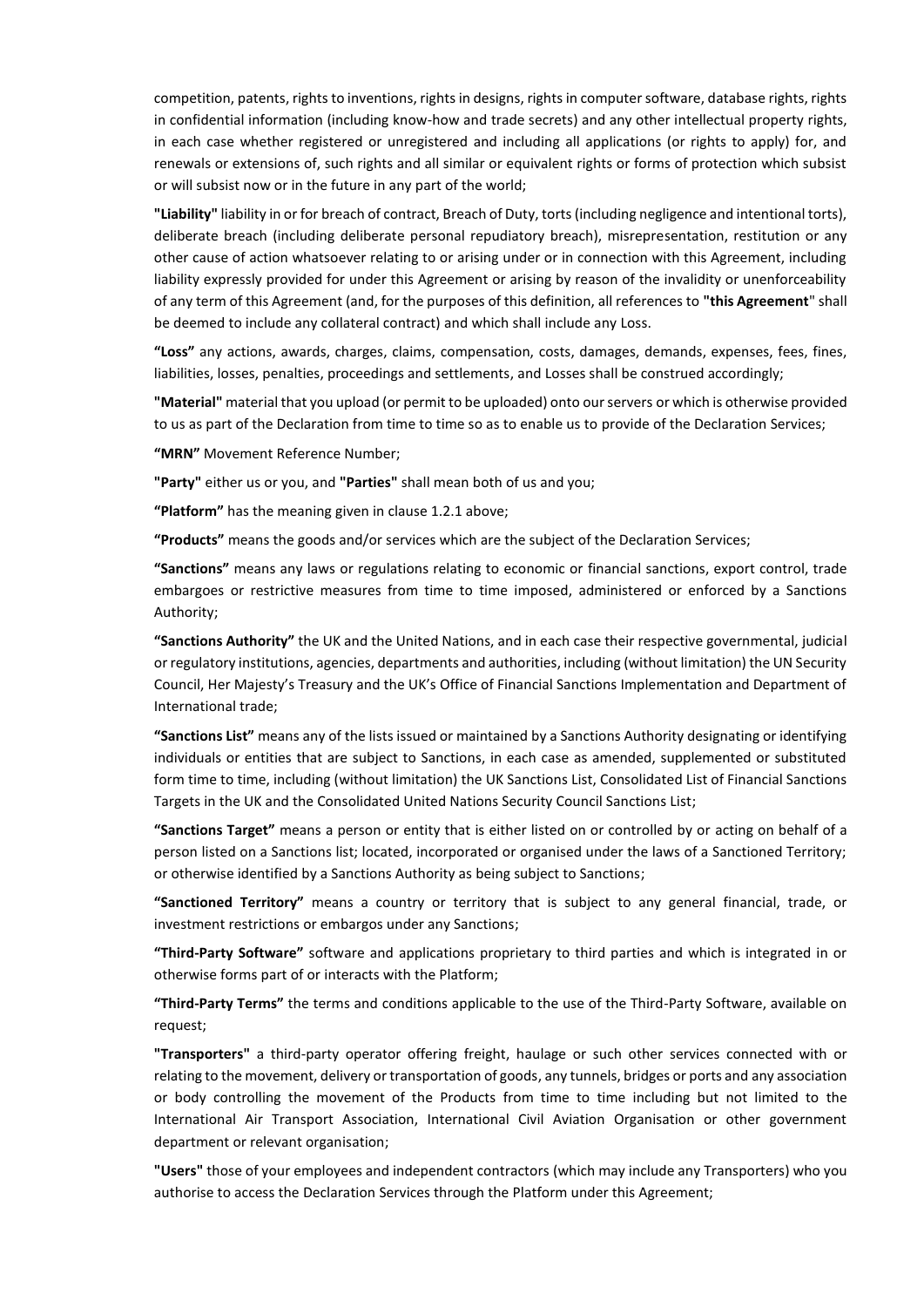**"We"**, **"us"** or **"our"** means CustomsLink Limited, a company registered in England and Wales with registered number 12743047 and whose registered office is at Quarry Bank Chorley Road, Walton-Le-Dale, Preston, Lancashire, PR5 4JN; and

**"you" or "your"** our customer user that submits a Declaration to us so as to enable us to provide the Declaration Services;

- 1.3.2 references to **"clauses"** and **"Schedules"** are to the clauses of and Schedules to these Terms;
- 1.3.3 the headings are inserted for convenience only and shall not affect the interpretation or construction of this Agreement;
- 1.3.4 words imparting the singular shall include the plural and vice versa. Words imparting a gender shall include the other gender and the neutral, and references to persons shall include an individual, company, corporation, firm or partnership;
- 1.3.5 reference to **"written"** or in **"writing"** includes email;
- 1.3.6 references to **"includes"** or **"including"** or like words shall mean without limitation; and
- 1.3.7 references to any statute or statutory provision shall include any subordinate legislation made under it, any provision which it has modified or re-enacted (whether with or without modification) and any provision which subsequently supersedes it or re-enacts it (whether with or without modification).

#### **2. EFFECT**

- 2.1 This Agreement shall apply to all uses of an Account, the Platform and the Declaration Services. When you register for an Account (and each time any User subsequently accesses your Account) or otherwise submit a Declaration as a guest user through the Platform, this shall always constitute your unqualified acceptance of these Terms (or, in accordance with clause 1.3, the Terms then in force). Notwithstanding the foregoing, the Parties agree and acknowledge that an individual Agreement for the provision of the Declaration Services shall not be formed until such time as the required form(s) of Authority has (or have) been executed in full and returned to us to our satisfaction. Notwithstanding that you may have provided a completed form of the Authority as set out in the Schedule, where we, HMRC or any other applicable Competent Authority require the Authority to take a revised form or additional versions of the Authority are required, we reserve the right to request the same to our complete satisfaction prior to and/or at any time following commencing with the provision of the Declaration Services.
- 2.2 To the extent that the Declaration Services constitute the provision of any products or services that fall within the scope of the BIFA Terms, the applicable elements of the BIFA Terms shall apply to such products and services. To the extent that the applicable elements of the BIFA Terms apply, those applicable elements of the BIFA Terms only shall prevail in the event and to the extent of any conflict with these Terms and where references to the Company shall be construed as references to us and references to the Customer shall be construed as references to you.

#### **3. REGISTRATION FOR AN ACCOUNT AND USE OF THE PLATFORM**

- 3.1 Where you wish to receive the Declaration Services on a singular or an ongoing basis for multiple transactions, we require that you register for an Account.
- 3.2 You may request that we allocate an Account to you and subject to clause 3.3, you will be able to make use of the Account to access information and its functionality for use of the Declaration Services.
- 3.3 In order for us to allocate to you access to the Platform and/or an Account, you must provide such information as we may require from time to time and pass to our satisfaction any and all verification, credit and security checks that we impose. Information which we may require from you includes but is not limited to your registered company number, National Insurance number(s), VAT number and EORI number and any Authority under which you wish to authorise us to act or are otherwise authorised to act in connection with the Declarant and appoint us as sub-agent, in each case as the case may be.
- 3.4 Once we have allocated access to the Platform to you, we will allocate to you a username and password to access your Account. You must keep the password confidential and immediately inform us if any unauthorised third party becomes aware of that password or if there is any unauthorised use of the Platform or any breach of security known to you; in such a case, you must request a new password from us. You agree that any person to whom your username or password is disclosed is authorised to act as your agent for the purposes of using the Platform. You are entirely responsible if you do not maintain the confidentiality of your password.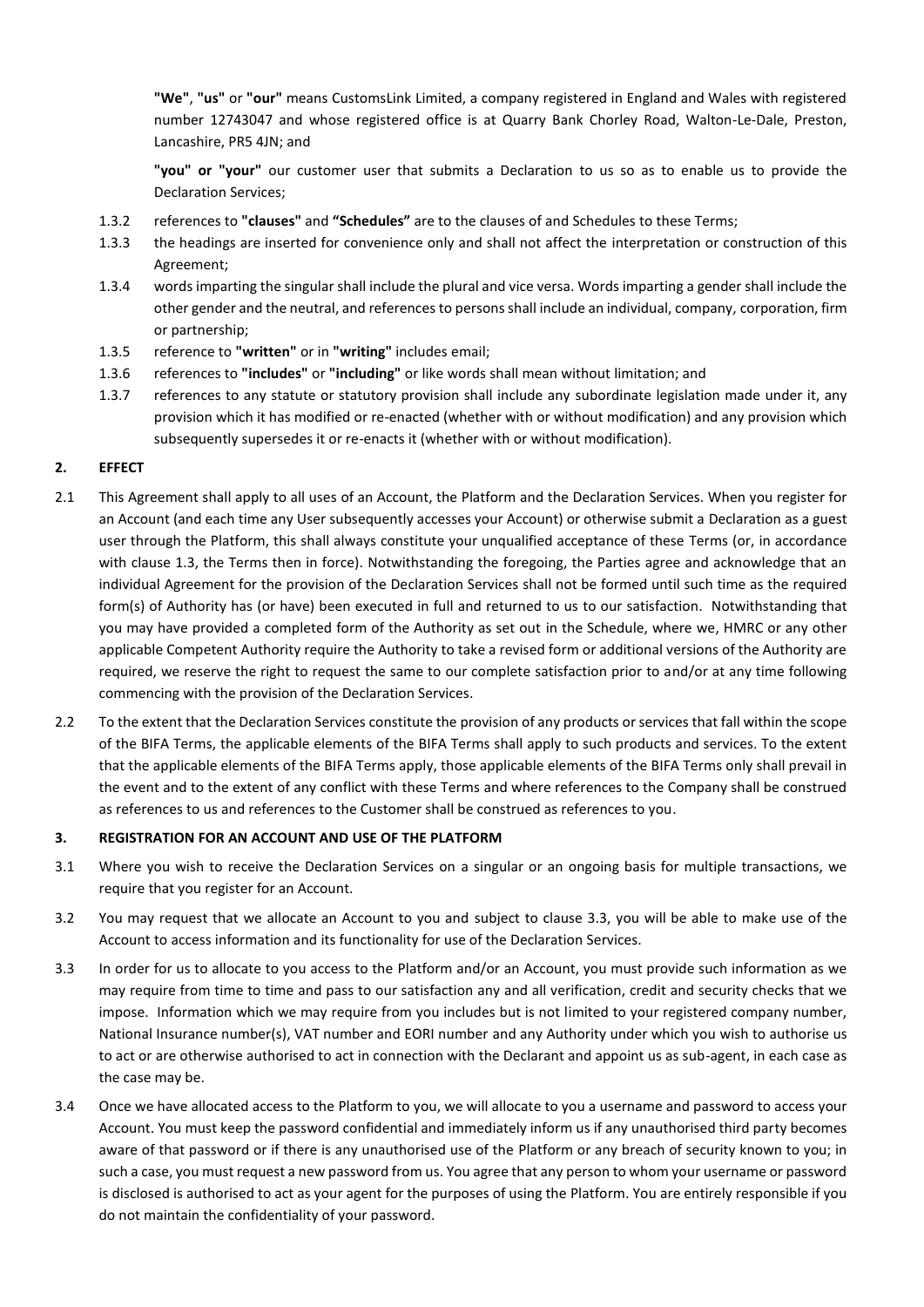- 3.5 We recommend that you request a new password from us if you remove authorisation for any of your Users to access the Platform.
- 3.6 You may access the Platform only with a browser that is compatible with the Platform, including any security features that are part of the Platform.
- 3.7 In relation to the Platform:
	- 3.7.1 we hereby grant to you a non-exclusive, non-transferable licence to allow Users to access the Platform solely for your business purposes and any User which does so, warrants that they are authorised to act for and on your behalf and have full and unencumbered authority to bind you in all dealings with us via the Platform;
	- 3.7.2 the rights provided under this Agreement are granted to you only, and shall not be considered granted to any subsidiary or holding company of you; and
	- 3.7.3 you shall not:
		- a) attempt to copy, duplicate, modify, create derivative works from or distribute all or any portion of the Platform except to the extent expressly set out in this Agreement or as may be required by any applicable law;
		- b) attempt to reverse compile, disassemble, reverse engineer or otherwise reduce to human-perceivable form all or any part of the Platform, except as may be required by any applicable law;
		- c) launch any Cybersecurity Attack or facilitate the launching of a Cybersecurity Attack on us or any third party via the Platform or any associated software;
		- d) access all or any part of the Platform in order to build a product or service which competes with the Platform and/or the Declaration Services; or
		- e) use the Platform to provide services to third parties.
- 3.8 You agree and acknowledge that the Platform relies upon the use of Third-Party Software and in respect of which:
	- 3.8.1 the Third-Party Software shall be deemed to be incorporated within the Platform for the purposes of this Agreement (except where expressly provided to the contrary) and use of the Third-Party Software shall be subject to the Third-Party Terms;
	- 3.8.2 you shall indemnify and hold us harmless against any Liability which we may suffer or incur as a result of your breach of any Third-Party Terms howsoever arising; and
	- 3.8.3 we may treat your breach of any Third-Party Terms as a breach of this Agreement.
- 3.9 We do not warrant that the Declaration Services, your Account and/or the Platform will be uninterrupted, error-free or secure from unauthorised access, or that they will meet your individual requirements. Whilst we use our reasonable endeavours to make the Declaration Services, your Account and the Platform available, we shall not have any Liability (subject to clause 11.2) if for any reason the Declaration Services, your Account or the Platform are unavailable for any time or for any period. We make no warranty that your access to the Declaration Services, your Account or the Platform will be uninterrupted, timely or error-free. Due to the nature of the Internet, this cannot be guaranteed.
- 3.10 Subject to clause 11.2, we shall not be liable to you for any Defect, interruption or suspension of the Declaration Services, your Account or the Platform, or any Loss incurred by you (arising directly or indirectly) from any Cybersecurity Attack.
- 3.11 We may, at our absolute discretion, from time to time either host the Platform on our own servers or use third party suppliers to do so in whole or in part. You acknowledge that we may from time to time without prior notice and without the need for prior agreement provide reasonable additional obligations or requirements on users or reasonably restrict users' rights due to the requirements of the third party suppliers.
- 3.12 We reserve the right, at any time, to carry out repairs, maintenance or introduce new facilities and functions in respect of all or any part of the Declaration Services, your Account and the Platform.
- 3.13 We do not warrant that the Platform will be compatible with all Material.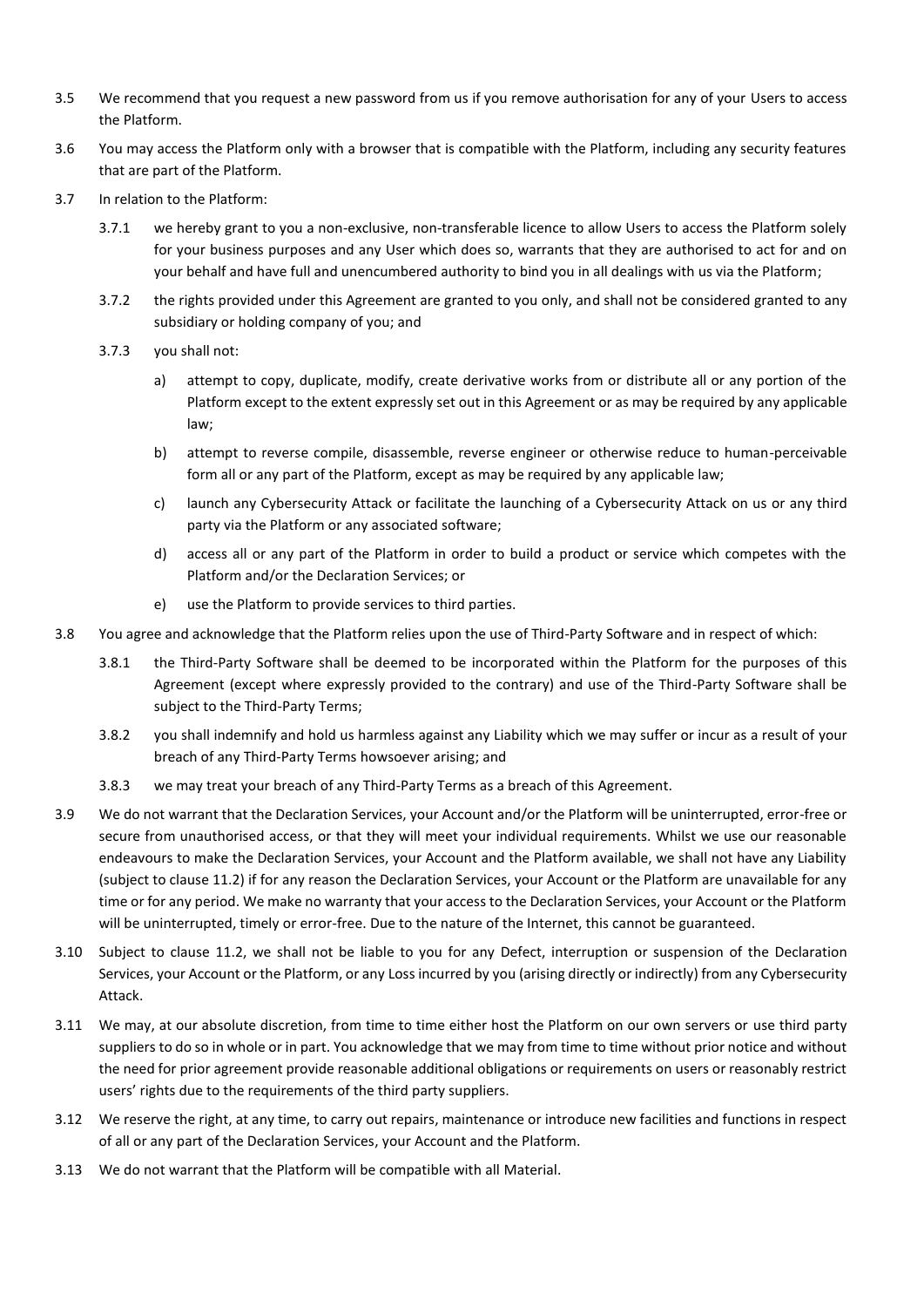- 3.14 Except where expressly stated in this Agreement, we exclude all conditions, warranties, terms and obligations, whether express or implied by statute, common law or otherwise, to the fullest extent permitted by law in respect of the Platform.
- 3.15 Without prejudice to the above, we shall use reasonable endeavours to correct Defects which we in a timely manner appropriate to the seriousness of the circumstances in accordance with the following procedure:
	- 3.15.1 if a notified Defect halts or substantially impairs the operations of the Declaration Services, your Account or the Platform, we shall use our reasonable endeavours to start work on correcting the Defect within four hours of becoming aware of such Defect and shall use all reasonable efforts to correct the Defect as soon as possible thereafter;
	- 3.15.2 if a notified Defect, while not halting or substantially impairing the operations of the Declaration Services, your Account or the Platform, causes those operations to become significantly slowed or causes substantial inconvenience, we shall use our reasonable endeavours to start work on correcting the Defect within 48 hours of becoming aware of such Defect and shall use all reasonable efforts to correct the Defect as soon as possible thereafter; and
	- 3.15.3 in the case of Defects other than those specified in clauses 3.15.1 to 3.15.2 above, we shall start work on correcting the Defect as soon as our workload allows and shall use commercially reasonable efforts to correct the Defect.

## **4. THE DECLARATION SERVICES**

- 4.1 We warrant that we:
	- 4.1.1 shall use our reasonable skill and care in providing the Declaration Services; and
	- 4.1.2 have (subject to your proper execution of the Authority and compliance with such other of our requirements in connection with the Authority and the requirements of HMRC or any other applicable Competent Authority) all necessary consents, rights and permission to enter into, and perform our obligations under, this Agreement.
- 4.2 In relation to the Declaration Services the rights provided under this Agreement are granted to you only, and shall not be considered granted to any subsidiary or holding company of you.
- 4.3 We do not warrant that the Declaration Services will meet your individual requirements or remain completely unaffected by Brexit or Sanctions.
- 4.4 Except as specifically stipulated in this Agreement, we shall not be responsible for providing or achieving any particular results or outcomes or within a particular time.
- 4.5 Except where expressly stated in this Agreement, we exclude all conditions, warranties, terms and obligations, whether express or implied by statute, common law or otherwise, to the fullest extent permitted by law in respect of the Declaration Services.

#### **5. YOUR OBLIGATIONS**

- 5.1 In order to place a Declaration, you must provide any and all Material as we may require from time to time or is otherwise required for the effective provision of the Declaration Services to achieve the desired outcome. This may include requesting further Material from you following the Declaration being made.
- 5.2 In submitting the Declaration, you warrant that:
	- 5.2.1 you have and shall (and where you are acting as an Agent, that additionally the Declarant has and shall) comply with any and all applicable laws, statutes, regulations and bye-laws and Sanctions in relation to your provision of the Material, activities connected with the sale, purchase, transportation, import and/or export (as the case may be) and receipt of the Declaration Services and which to the extent applicable shall include but not be limited to:
		- a) registering with and complying with the requirements of any Competent Authority from time to time;
		- b) ensuring that you have an EORI number, MRN and Entry Number;
		- c) registering for Transitional Simplified Procedures;
		- d) providing the haulier with a MRN or Entry Number; and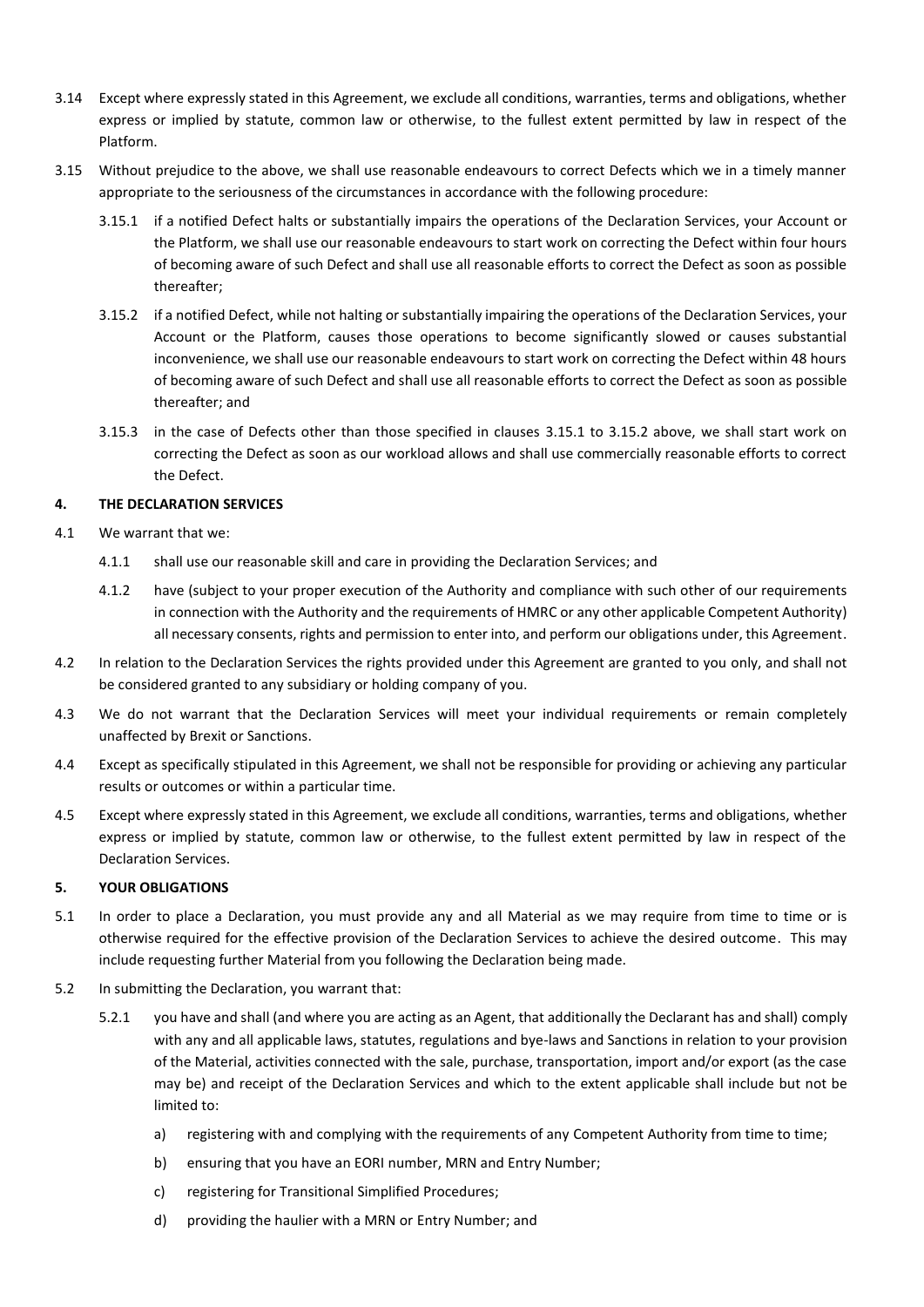- e) meeting any and all Additional Charges;
- 5.2.2 any and all Material including but not limited to the commodity codes, customs procedure codes, quantities, descriptions, specifications, values and other information applicable to the Products contained in the Declaration and the Declaration itself is true, complete and accurate in every respect dependent on:
	- a) its purpose of achieving the import or export of the Products and which for these purposes; and/or
	- b) the requirements of any Competent Authority and/or Sanctions Authority or any of its criteria for applicable authorisations, consents or licences;
- 5.2.3 the Products are acceptable for transportation and may be deemed unacceptable by the Transporter, HMRC or any other applicable Competent Authority where:
	- a) it is classified as hazardous, dangerous, prohibited or restricted;
	- b) the Declaration Services do not meet your requirements as a consequence of any issue with the Declaration or the Material contained therein;
	- c) it contains counterfeit goods, animal, bullion, currency, banderols/tax stickers, bearer form negotiable instruments, precious metals and stones, real or imitation firearm or parts thereof, weapons, explosives and ammunition, human remains, pornography, drugs or any other unsafe or illegal goods;
	- d) it contains goods which are subject to any Sanctions (whether in part or whole); and
	- e) it is not packaged correctly or adequately or otherwise contains the incorrect documentation or declarations; and
- 5.2.4 the Material does not breach the Intellectual Property Rights of any third party,

and agree and acknowledge that you shall be wholly responsible for any issues arising out of the provision of the Declaration Services where and to the extent that any of the above warranties are incorrect, incomplete, untrue or otherwise breached.

- 5.3 Unless it is agreed between the parties that you shall make use of our deferment account, as between us and you, you shall remain responsible for the payment of any customs, duties, levies and taxes associated with the movement of the Products in connection with the Declaration Services.
- 5.4 You must:
	- 5.4.1 report any faults or suspected faults with or in the Declaration Services and/or the Platform to us immediately upon discovery;
	- 5.4.2 report to us any abuse of the Internet (including spam, hacking and phishing) that you consider to have taken place through the use of the Platform by any person, and you must include in such report as much information as you are able to provide to us relating to the type of abuse that you have witnessed;
	- 5.4.3 ensure that you fully co-operate with, and make yourself available at all reasonable times for discussion and meetings with, us, including in order to enable us to carry out fully, accurately and promptly our obligations under this Agreement;
	- 5.4.4 not submit to us anything which in any respect may infringe the Intellectual Property Rights or privacy or other rights of us or any third party;
	- 5.4.5 promptly provide us with such information, data and assistance that will enable us to carry out fully, accurately and promptly our obligations under this Agreement;
	- 5.4.6 have all necessary rights, permissions and consents to enter into, and perform your obligations under, this Agreement; and
	- 5.4.7 comply with all applicable laws, statutes, regulations, Sanctions and by-laws in relation to the exercise of your rights and performance of your obligations under this Agreement.
- 5.5 You must not in any way use the Platform, or submit to us or require us to provide the Declaration Services in connection with, anything which in any respect:
	- 5.5.1 is in breach of any law, statute, regulation, Sanction or byelaw of any applicable jurisdiction;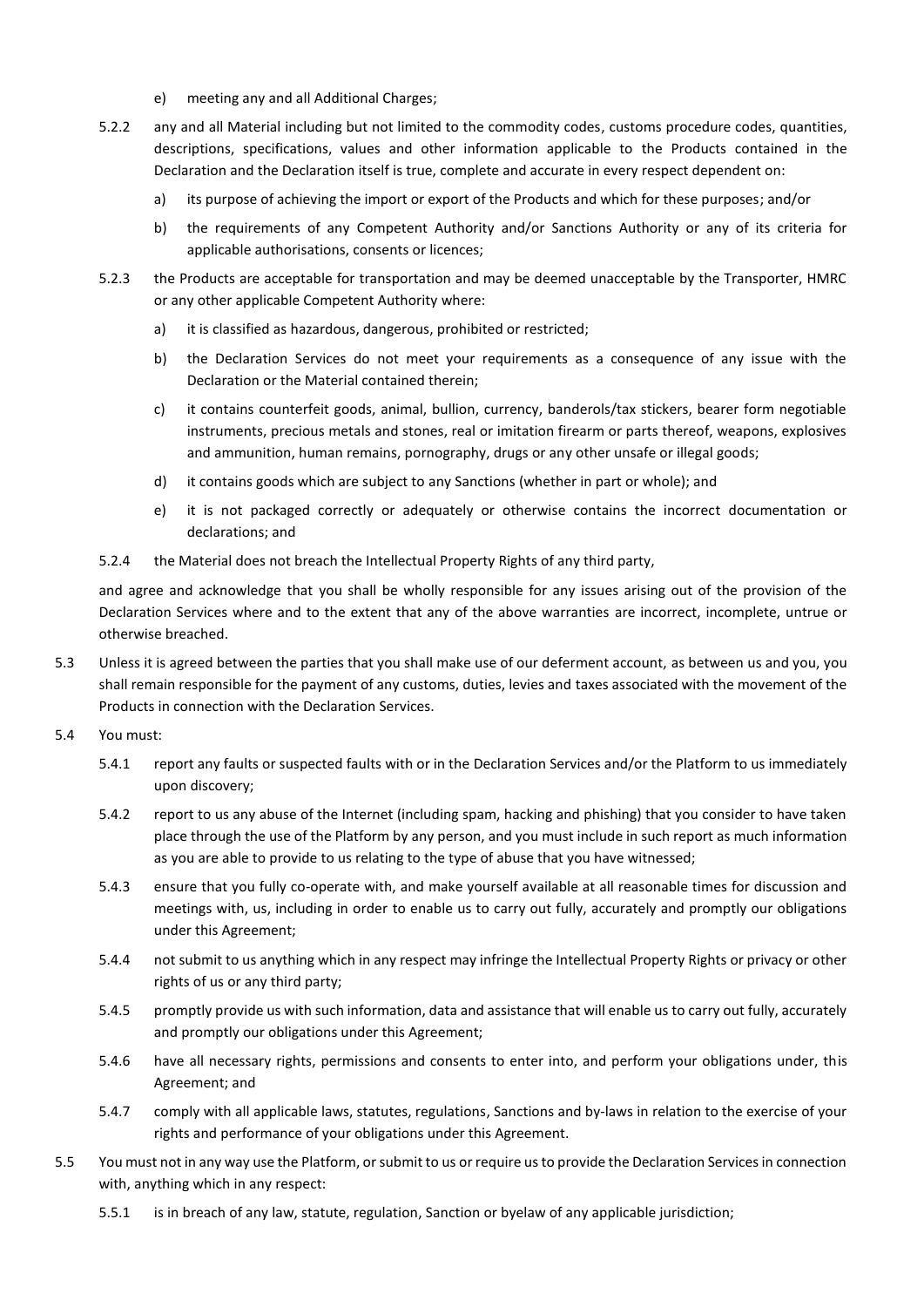- 5.5.2 is fraudulent, criminal or unlawful;
- 5.5.3 is inaccurate or out-of-date;
- 5.5.4 is obscene, indecent, vulgar, discriminatory, offensive, threatening, defamatory or untrue;
- 5.5.5 is in contravention of any applicable law, nor allow or assist any third party in doing so;
- 5.5.6 impersonates any other person or body or misrepresents a relationship with any person or body;
- 5.5.7 may infringe or breach the copy or Intellectual Property Rights of any third party;
- 5.5.8 may be contrary to our interests;
- 5.5.9 is contrary to any specific rule or requirement that we may stipulate for the Declaration Services;
- 5.5.10 is associated with any Sanctioned Territory;
- 5.5.11 commits or attempts to commit any Cybersecurity Attack on us or any third party; or
- 5.5.12 involves your use, delivery or transmission of any viruses, unsolicited communications, Trojan horses, trap doors, cancelbots, back doors, worms, Easter eggs, time bombs or computer programming routines that are intended to damage, interfere with, surreptitiously intercept or expropriate any data, personal information or system,

and you agree and acknowledge that where we reasonably suspect any such infringement of this or any other clause of these Terms or are otherwise contacted in connection with an investigation into the same, we may in accordance with applicable law, disclose to third parties (including HMRC, Transporters and applicable Competent Authorities) any data provided to use in the course of the provision of the Declaration Services.

- 5.6 You must not use any automated means to access the Platform or collect any information from it unless we explicitly agree in writing to allow you to do so.
- 5.7 It is your responsibility to ensure that the Platform and the Declaration Services are sufficient and suitable for your purposes and meets your individual requirements (or where you are the Agent, those of the Declarant additionally). It is your responsibility to ensure that your use of the Platform and the use of the Declaration Services is in your best interests (or where you are the Agent, those of the Declarant additionally), and you bear sole responsibility and Liability (subject to clause 11.2) for the consequences of your use of the Platform and the use of the Declaration Services.
- 5.8 It is your responsibility to ensure that you provide us with the information required to enable us to properly make the Platform available to you and to perform our obligations under this Agreement. We shall not be responsible or have any Liability (subject to clause 11.2) for any failure to make the Platform available or to perform our obligations under this Agreement to the extent caused by your failure to properly ensure the provision of the relevant information to us.
- 5.9 Access to the Declaration Services, an Account and/or the Platform may be suspended or withdrawn to or from you or all Users temporarily or permanently at any time without notice. We may also impose restrictions on the length and manner of usage of any part of the Platform and/or the Declaration Services or access for any reason. If we impose restrictions on you, you must not attempt to use the Declaration Services, your Account or the Platform under any other name or user.
- 5.10 Whilst we endeavour to ensure that information and materials on the Platform (including information about Transporters' Services) are correct, no warranty or representation, express or implied, is given that they are complete, accurate, up-to-date, fit for a particular purpose and, to the extent permitted by law and we shall not have any Liability (subject to clause 11.2) for any errors or omissions.

## **6. INDEMNITY**

You shall indemnify, keep indemnified and hold us harmless from and against any and all Liabilities (including any Liabilities of a direct, indirect or consequential nature, loss of profit, loss of reputation and all interest, penalties and legal costs (calculated on a full indemnity basis), disbursements (including those deriving from inspections of the Products carried out by or at the direction of a Competent Authority or any other third party) and all other professional costs and expenses) suffered or incurred by us arising out of or in connection with any:

6.1.1 of the warranties in these Terms being breached including any additional Declaration Services which become necessary;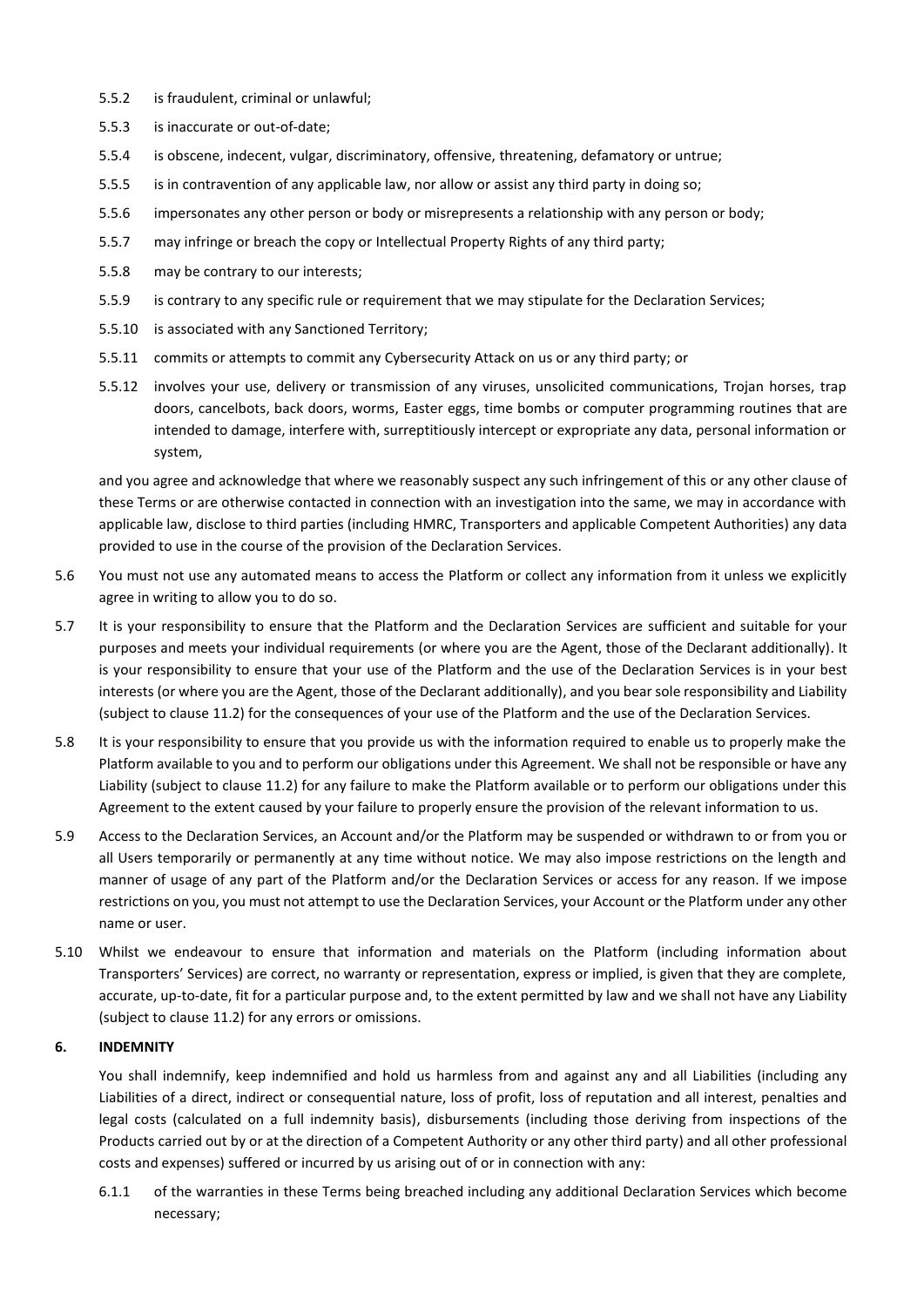- 6.1.2 breach of your obligations under this Agreement;
- 6.1.3 any breach of clause 12; and
- 6.1.4 your receipt of the Declaration Services, use of your Account or the Platform, or otherwise in connection with this Agreement,

whether in contract, tort (including negligence), breach of statutory duty or otherwise and which Liabilities shall include any and all Liabilities due to third parties (including but not limited to the Declarant, a Transporter, HMRC or any other applicable Competent Authority, in each case as applicable).

## **7. BREXIT**

We shall not be held responsible nor assume any responsibility for any:

- 7.1.1 changes in the Declaration Services and the need to take any resultant actions without agreeing to a variation to the Agreement including the applicable Charges;
- 7.1.2 implications relating to the movement of the Products, including but not limited to:
	- a) the route of the Products;
	- b) delays in departures and arrivals of the Products or incongruence or movement of the same;
	- c) modifications of or interruptions to the services provided by the Transporters, HMRC or any other applicable Competent Authority; or
	- d) any actions or omissions of Transporters, HMRC or any other applicable Competent Authority or third parties;
- 7.1.3 delays with respect to the fulfilment of any services provided by the Transporters, HMRC or any other applicable Competent Authority or cancellation of such services;
- 7.1.4 fulfilling any additional requirements of you, your customer or the Transporters and other requirements of HMRC or any other applicable Competent Authority, or the importing or exporting of the Products falling outside of the Declaration Services envisaged as at the later of the date on which the Authority or Declaration applicable to specific Products was made; or
- 7.1.5 such other adverse impact experienced or Liability suffered by you under or in connection with this Agreement,

or any consequences arising therefrom arising out of or in connection with a Brexit Event and you hereby agree and acknowledge that you shall bear all associated costs and risks.

#### **8. CHARGES**

- 8.1 Whilst access to the Platform and registration for an Account, is currently free of charge, if you place a Declaration, you must pay the amount of the Charges to us.
- 8.2 The Charges payable to us shall be dependent on whether you have been granted a credit account by us or receive the Declaration Services on an ad hoc basis. Where you:
	- 8.2.1 have a credit account, the Charges shall be calculated per the volume package which you selected as displayed on the Platform, dependent on the nature, extent and quantity of Declaration Services required during a specified time period (**"Charges Period"**) but chargeable based on the actual nature, extent and quantity of Declaration Services received during that Charges Period; or
	- 8.2.2 receive the Declaration Services on an ad hoc basis, the Charges shall be calculated with reference to the Products at the time you place your Declaration or (if later) the date on which the Authority is issued.
- 8.3 All Charges are exclusive of:
	- 8.3.1 VAT, which shall be payable to us in addition at the same time as payment of any sums due; and
	- 8.3.2 any applicable Additional Charges, which shall be payable to HMRC, the Sanctions Authority or the applicable Competent Authority.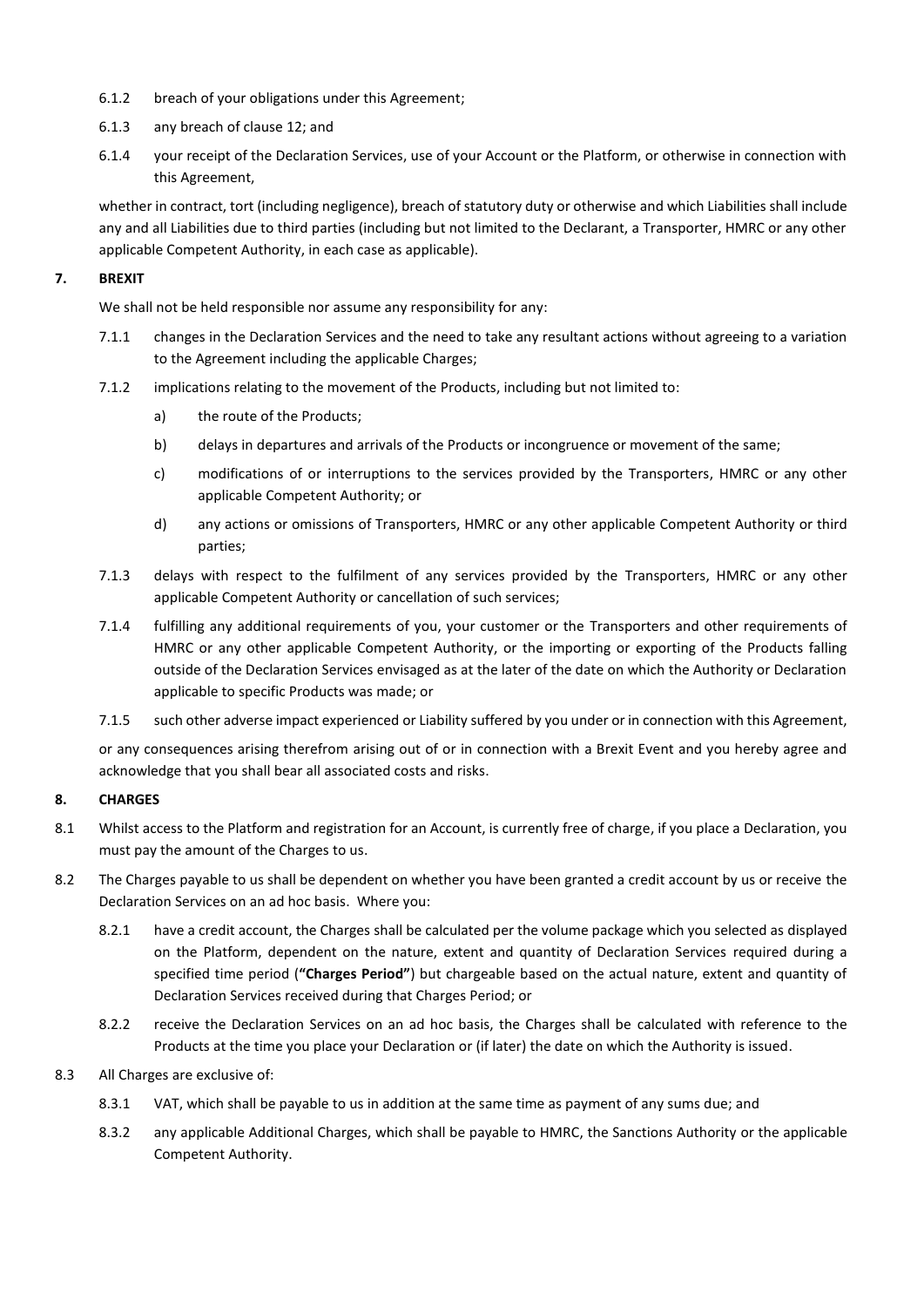- 8.4 If you wish to amend any Declaration, you must request any such amendments in prior to the date on which the Declaration Services were commenced. We shall notify you of any change in the Charges attributable to the requested amendment and which shall be agreed between the Parties in advance of the continuance of the Declaration Services.
- 8.5 The Charges shall be payable, where you:
	- 8.5.1 have a credit account, immediately upon receipt of our invoice at the end of the applicable Charges Period; or
	- 8.5.2 receive the Declaration Services on an ad hoc basis, upon making the Declaration.
- 8.6 In addition to the Charges, you agree that you shall also pay to us any and all costs, disbursements, fees, expenses and other charges suffered or incurred by us whether deriving from the inspection of the Products by or at the direction of a Competent Authority or other applicable third party or otherwise in connection with or arising out of the Declaration Services.
- 8.7 If you pay for any Charges using credit/debit card, we are able to rely on "Continuous Payment Authority" to process any recurring transactions where monies may be due or any other sums which may become due to us under this Agreement. Where we have processed your payment successfully using your credit or debit card details, we can process any future Charges via the recurring transaction authority.
- 8.8 We reserve the right to amend the Charges listed on the Platform arising out of or connection with a Brexit Event and shall notify you upon doing so. If you;
	- 8.8.1 accept the increase, we shall process such payment under clause 8.7; or
	- 8.8.2 reject the increase, we may terminate the Agreement without further liability to you.

#### **9. INTELLECTUAL PROPERTY RIGHTS**

You acknowledge that we own all Intellectual Property Rights in the Platform, the Account and the Declaration Services, and any rights (including any Intellectual Property Rights) arising out of any goods, services or works undertaken in connection with them.

#### **10. TERMINATION**

- 10.1 This Agreement will continue in force until we close your Account, or, if you have not registered for an Account or in any event where later than the closing of your Account, until the later of the date on which:
	- 10.1.1 the Declaration Services; or
	- 10.1.2 the customs procedures connected with or arising out of the provision of the Declaration Services,

have been completed.

- 10.2 We may terminate this Agreement with immediate effect at any time by giving notice to you, except where you are in breach of this Agreement, in which instance we may terminate this Agreement at any time without notice.
- 10.3 In the event that this Agreement is terminated:
	- 10.3.1 you will cease to have access to the Declaration Services, your Account and the Platform; and
	- 10.3.2 the accrued rights, remedies, obligations and liabilities of us and you as at cancellation or termination shall not be affected, including the right to claim damages for any breach of this Agreement which existed at or before the date of cancellation or termination.
- 10.4 Termination of the Agreement shall not affect the coming into force, or continuance in force, of any provision which is expressly or by implication intended to come into or continue in force on or after such termination.

#### **11. LIMITATION OF LIABILITY**

- 11.1 This clause 11 prevails over all of this Agreement and sets forth our entire Liability, and your sole and exclusive remedies, in respect of:
	- 11.1.1 performance, non-performance, purported performance, delay in performance or mis-performance of this Agreement or any services in connection with this Agreement; or
	- 11.1.2 otherwise in relation to this Agreement or entering into a contract under this Agreement.
- 11.2 Neither Party excludes or limits its Liability for: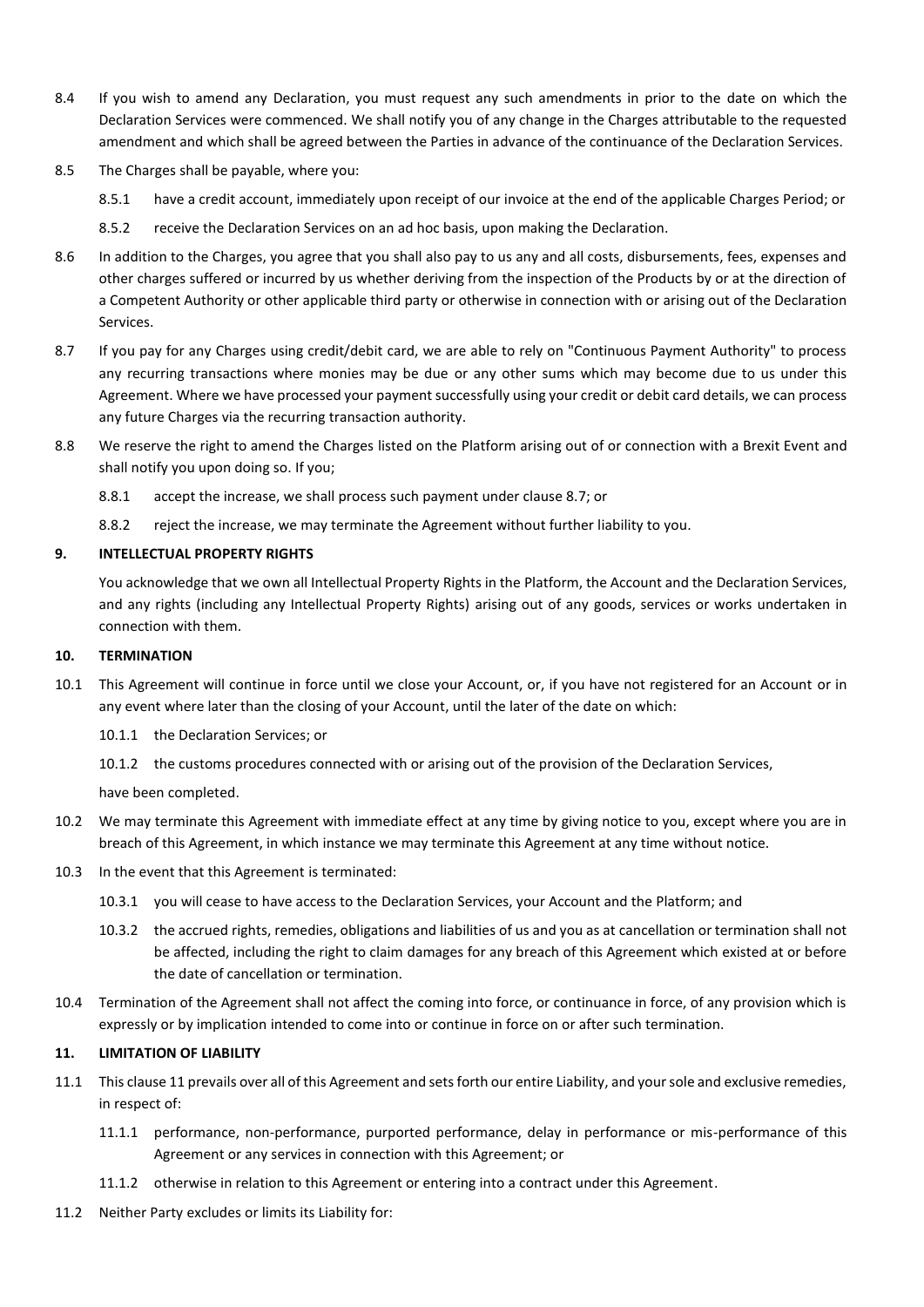- 11.2.1 its fraud; or
- 11.2.2 death or personal injury caused by its Breach of Duty; or
- 11.2.3 any other Liability which cannot be excluded or limited by applicable law.
- 11.3 Subject to clause 11.2, we shall not have any Liability in respect of any:
	- 11.3.1 of your actions, errors or omissions, including where any Material including but not limited to the commodity codes, quantities, descriptions, specifications, values and other information applicable to the Products contained in the Declaration and the Declaration itself is untrue, incomplete or inaccurate in any respect;
	- 11.3.2 indirect, special or consequential Liabilities;
	- 11.3.3 loss of actual or anticipated profits;
	- 11.3.4 loss of contracts;
	- 11.3.5 loss of use of money;
	- 11.3.6 loss of anticipated savings;
	- 11.3.7 loss of revenue;
	- 11.3.8 loss of goodwill;
	- 11.3.9 loss of reputation;
	- 11.3.10 loss of business;
	- 11.3.11 ex gratia payments;
	- 11.3.12 loss of operation time;
	- 11.3.13 loss of opportunity;
	- 11.3.14 loss caused by the diminution in value of any asset; or
	- 11.3.15 loss of, damage to, or corruption of, data,

whether or not such Liabilities were reasonably foreseeable or we or our agents or contractors had been advised of the possibility of such losses being incurred. For the avoidance of doubt, clauses 11.3.3 to 11.3.15 (inclusive) of this clause 11.3 apply whether such Liabilities are direct, indirect, special, consequential or otherwise.

- 11.4 Subject to clause 11.2, our total aggregate Liability arising out of or in connection with all claims in aggregate (including warranty claims and Liabilities relating to the breach of warranty) shall be limited to the greater of:
	- 11.4.1 £50,000 and the total Charges paid by you to us for the provision of the Declaration Services in the previous 3 months, where you have registered for Account to receive the Declaration Services on an ongoing basis for multiple transactions; or
	- 11.4.2 £50,000 or the Charges paid or payable by you to us for the provision of the Declaration Services, which are the subject of the Liability where you have registered for an Account to receive the Declaration Services on a singular basis or have otherwise not registered for an Account.
- 11.5 The limitation of Liability under clause 11.4 has effect in relation both to any Liability expressly provided for under this Agreement and to any Liability arising by reason of the invalidity or unenforceability of any term of this Agreement.
- 11.6 You acknowledge and accept that we only make the Platform and the Declaration Services available on the express condition that we will not be responsible, nor, subject to clause 11.2, shall we have any Liability, directly or indirectly, for any act or omission of you, your affiliates or your or their employees, agents, contractors or customers, or any third party.

#### **12. SANCTIONS**

- 12.1 You hereby warrant that:
	- 12.1.1 the Products are not in breach of any Sanctions;
	- 12.1.2 you have not operating in or have any dealings in a sanctioned Territory, where such operations or dealings contravene applicable Sanctions;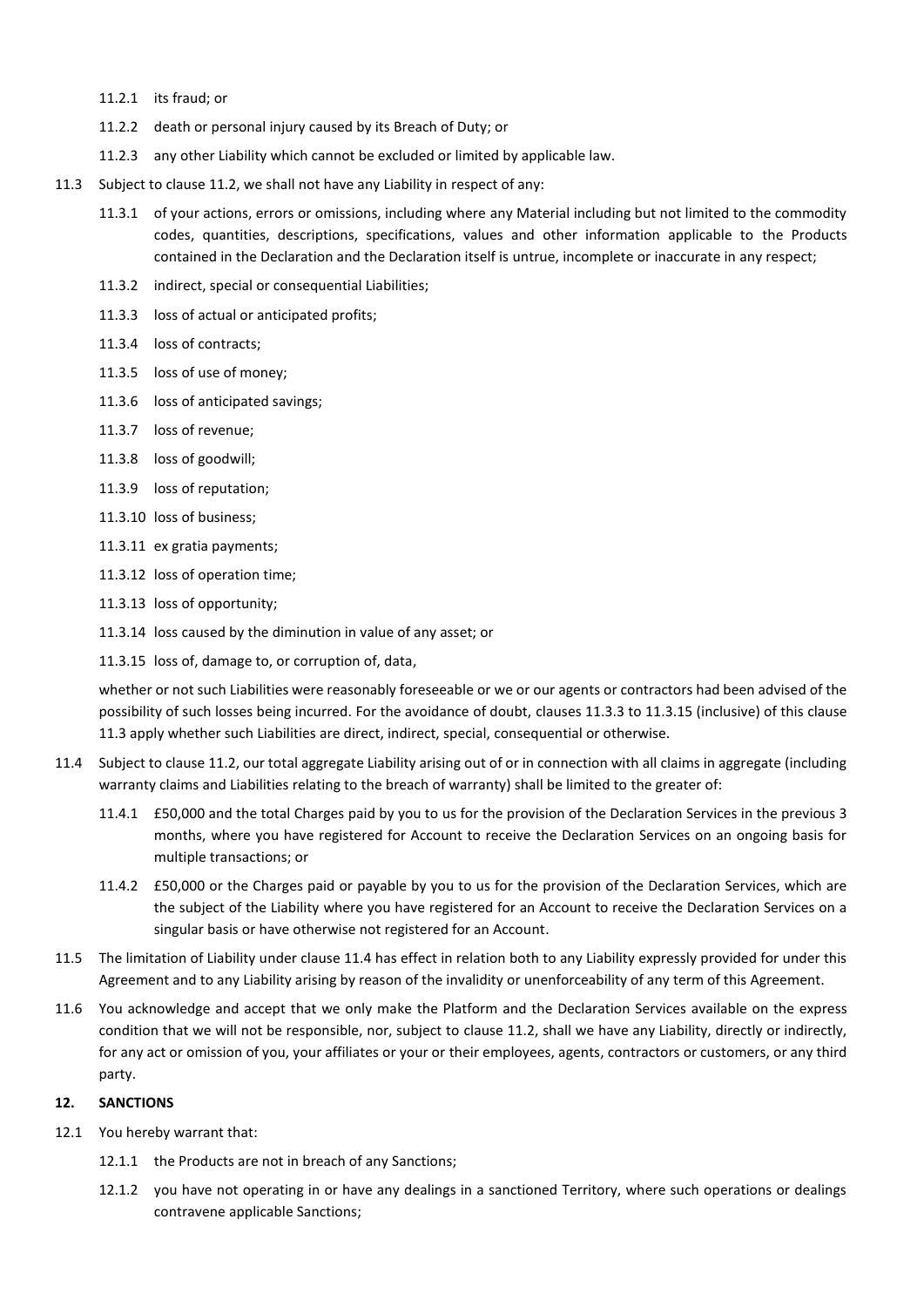- 12.1.3 you, or any respective directors, officers, employees or agents is or has been engaged or involved with or otherwise subject to any Sanctions proceedings in relation to, or in connection with any actual or alleged contravention of applicable Sanctions (**Sanctions Proceedings**);
- 12.1.4 no Sanctions Proceedings have been threatened or are pending against you, and that there are no circumstances under this Agreement or which are likely to give rise to any such Sanctions Proceedings;
- 12.1.5 you are not a Sanctions Target, and that you are not engaging, or have been engaged in any conduct, operations, transactions or dealings that could result in becoming a Sanctions Target; and
- 12.1.6 you have implemented, maintain and enforce adequate policies, procedures, training programmes, systems and control designed to ensure compliance with applicable Sanctions by you and any respective directors, officers, employees or agents (as appropriate).
- 12.2 In the event of any breach of clause 12.1 above, we may at all times and without liability to you:
	- 12.2.1 reserve the right to suspend all or party of the Declaration Services; and
	- 12.2.2 invoice you in full for any Loss incurred by us or any third party for any delay in transport, storage, insurance or courier costs (whether directly or indirectly) associated with any Sanction breach under this Agreement.
- 12.3 Without limiting any of our rights or remedies under this Agreement, we may terminate this Agreement with immediate effect at any time without notice, for any breach of you under this clause 12.

#### **13. NOTICES**

- 13.1 Any notice given to either Party under or in connection with this Agreement shall be in writing, addressed to the relevant Party at its registered office (if it is a company) or its principal place of business (in any other case) or such other address as that Party may have specified to the other Party in writing, and shall be delivered personally, sent by pre-paid first class post, recorded delivery or commercial courier.
- 13.2 A notice shall be deemed to have been received if:
	- 13.2.1 delivered personally, when left at the address referred to in clause 13.1;
	- 13.2.2 sent by pre-paid first class post or recorded delivery, at 9.00 am on the second Business Day after posting; or
	- 13.2.3 delivered by commercial courier, on the date and at the time that the courier's delivery receipt is signed.
- 13.3 The provisions of this clause 13 shall not apply to the service of any proceedings or other documents in any legal action.

#### **14. ASSIGNMENT**

You must not assign, transfer, charge or otherwise encumber, create any trust over, or deal in any manner with, this Agreement or any right, benefit or interest under it, nor transfer, novate or sub-contract any of your obligations under it, without our prior written consent (such consent not to be unreasonably withheld or delayed).

#### **15. SEVERANCE**

- 15.1 If any court or Competent Authority finds that any provision of this Agreement (or part of any provision) is invalid, illegal or unenforceable, that provision or part-provision shall, to the extent required, be deemed to be deleted, and the validity and enforceability of the other provisions of this Agreement shall not be affected.
- 15.2 If any invalid, unenforceable or illegal provision of this Agreement would be valid, enforceable and legal if some part of it were deleted, the provision shall apply with the minimum modification necessary to make it legal, valid and enforceable.

#### **16. WAIVER**

- 16.1 A waiver of any right or remedy under this Agreement is only effective if given in writing and shall not be deemed a waiver of any subsequent breach or default. No failure or delay by a Party to exercise any right or remedy provided under this Agreement or by law shall constitute a waiver of that or any other right or remedy, nor shall it preclude or restrict the further exercise of that or any other right or remedy. No single or partial exercise of such right or remedy shall preclude or restrict the further exercise of that or any other right or remedy.
- 16.2 The rights and remedies provided under this Agreement are in addition to, and not exclusive of, any rights or remedies provided by law.